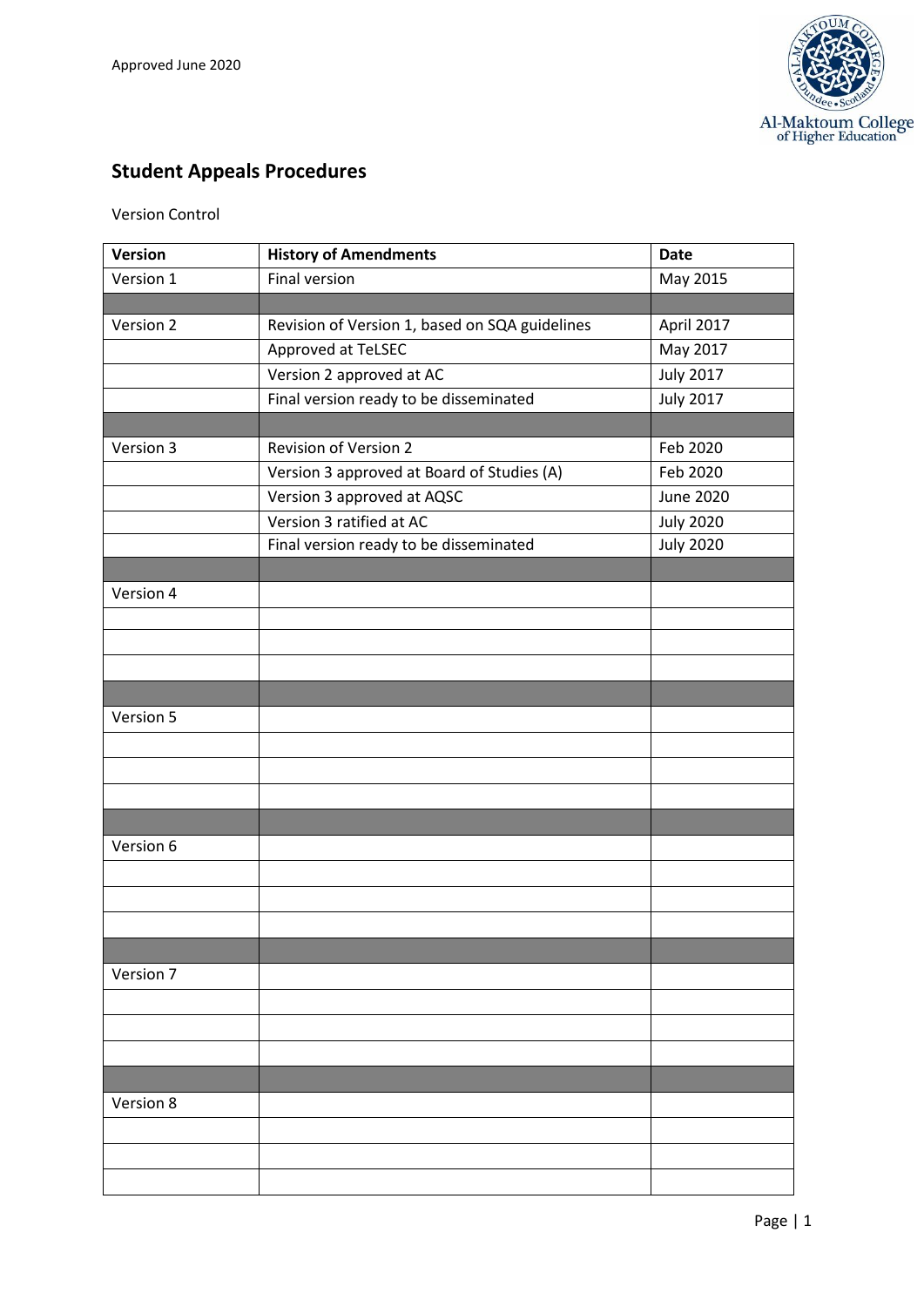Student appeals procedure for the programmes offered in partnership with the Scottish Qualifications Authority (SQA).

**DEFINITIONS:** Please note that for the above-mentioned programmes, 'appeal' is to be distinguished from 'complaint'. Appeal concerns the procedures which are taken in order to check, on request, the accuracy of an academic decisions on procedural, rather than substantive, grounds. Complaint concerns any formal display of dissatisfaction in respect of how matters are run or administered within the college that affect the quality and the standard of the services provided by the College to students which may include any student dissatisfaction in respect of learning experiences and opportunities.

For student *appeals,* Al-Maktoum College of Higher Education works to ensure these procedures are followed.

#### **Introduction**

We aim to offer students the best possible educational experience while at the College and seek to improve continuously the quality of the services we provide. As a result, we hope students never need to appeal against an academic decision made by the College. However, should student(s) decide to appeal against an academic judgement, this procedure provides details of how to go about doing so for a successfully resolving problems while studying at the College.

The College values any feedback as this helps to inform quality improvements.

The object of this procedure is to solve problems quickly, simply and fairly at the earliest possible stage. The College will deal courteously and promptly with student appeals at all times.

The procedure applies to all registered students of the Al-Maktoum College of Higher Education, and those who have completed their studies within the past 2 years. Alternative provisions will be made if the student is at a distance from the campus.

Anonymous appeals will be considered, however further action will depend on the volume and reliance of the information given, the nature of the appeal, and the practicalities of progressing it further.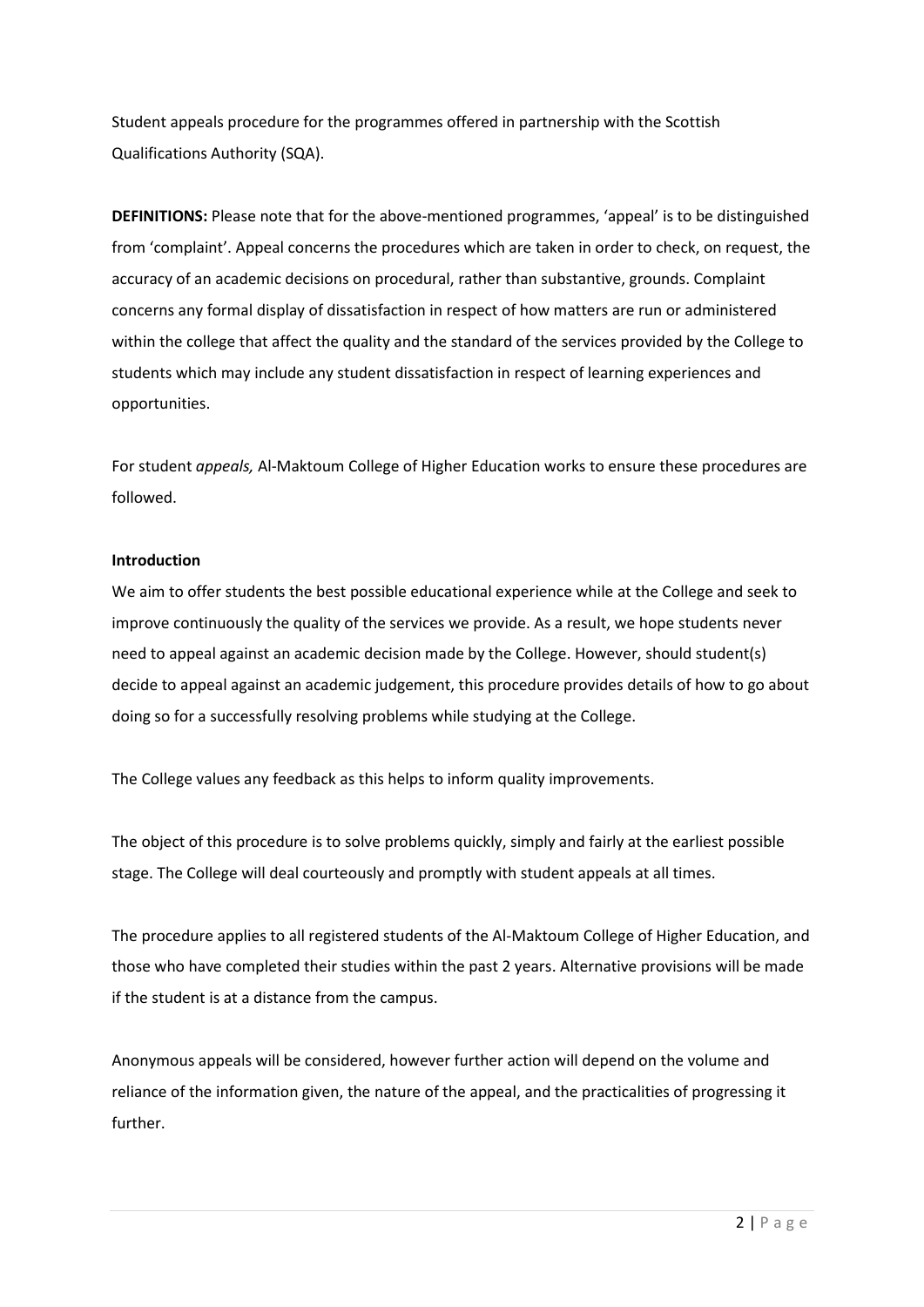The internal regulations of the College and their associated policies and guidance will be operated in accordance with its Equal Opportunities Policy. Appeals will be handled with an appropriate level of confidentiality. There is an expectation that students and staff members will treat both the processes and each other with respect.

Students will not be treated less favourably by the College or suffer any disadvantage if s/he makes an appeal in a good faith, regardless of the result.

Investigations will be conducted by a member of staff who is independent of the situation, and will be confidential.

Appeals will be dealt with in a timely fashion. Those involved in investigating the cases of appeal will establish appropriate timescales based on its nature and complexity. These timescales should be communicated to the student and the student kept informed of any changes.

If further independent advice and support is needed, students/staff may seek advice from Citizens Advice Scotland.

The College defines "academic judgement" as the professional and scholarly knowledge and expertise which members of staff draw upon in reaching an academic decision. You cannot submit an appeal simply because you believe you should have been awarded a better mark. Robust mechanisms exist within the College to ensure that marking standards are fair and appropriate.

#### **Appeal Procedure stages**

#### **Stage 1: Informal stage**

Students wishing to make an appeal should normally try to resolve this informally with the member of staff concerned. Or students may raise the appeal informally with their Student Programme Representative, Student Administrator, Unit Coordinator, or Programme Coordinator. If the student feels unable to raise the issue directly with any of these individuals, then they can arrange to speak to one of the officers of the Al-Maktoum College Student Society who can provide the student with impartial advice. These officers may also represent the student should s/he choose to make a formal appeal. The College will accept appeals brought by third parties, as long as the individual affected has given their personal consent under the requirements of the Data Protection Act. This usually means that the individual affected must give clear written authority for the third party to act on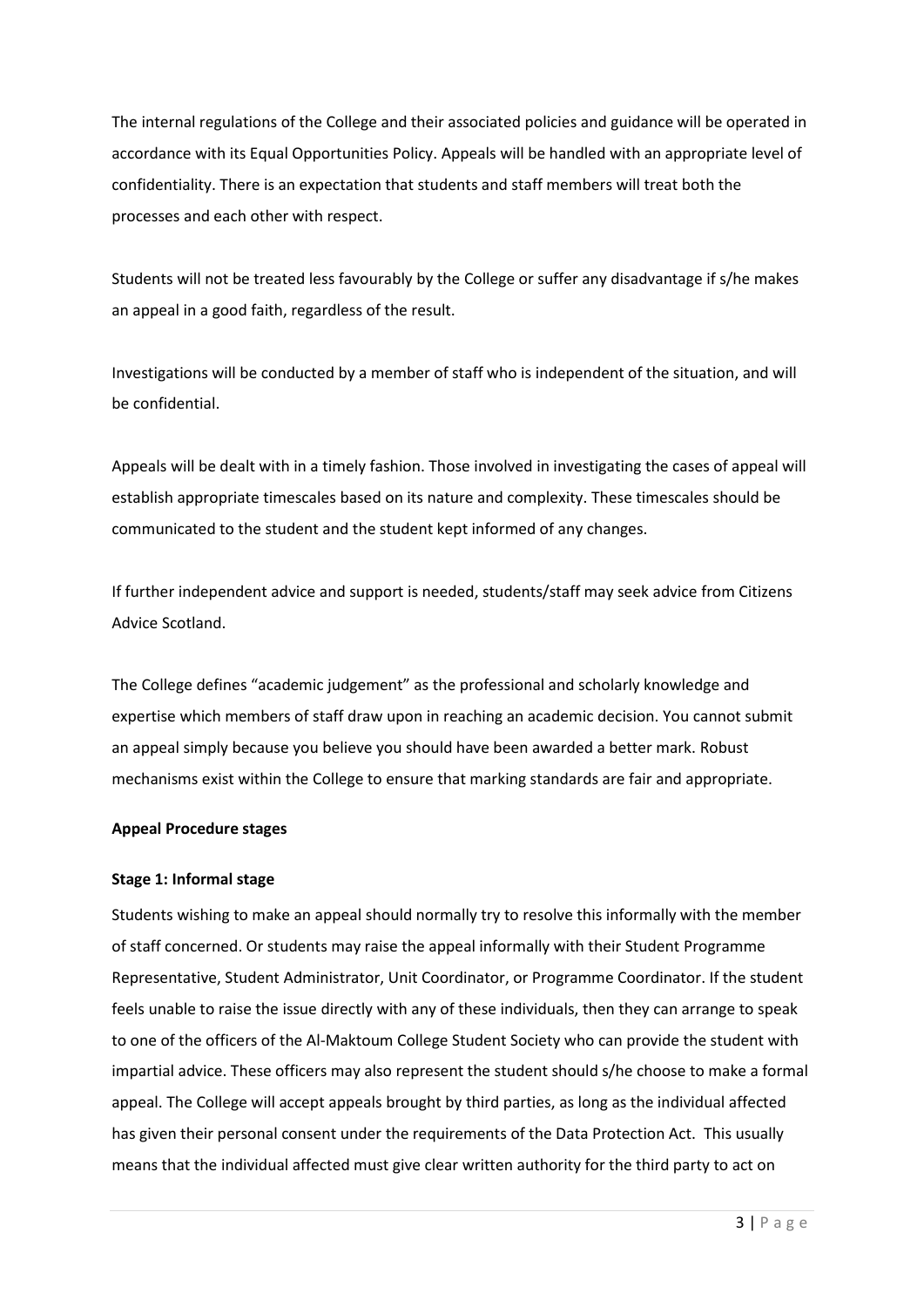their behalf.

Staff will be informed if an appeal has been made against them/their academic judgement, and be given full details of this. Appropriate support will be made available to any member of staff who is involved in the appeal. Such support may come from a line manager, colleague, or SQA Coordinator/ Head of Department and will be determined in relation to the nature of the appeal.

It is anticipated that the vast majority of appeals should be resolved at this stage.

## **Stage 2: First Formal stage**

If a student's appeal cannot be resolved informally, then it must be made in writing formally to the SQA Coordinator/ Head of Department conveying the nature of the appeal within 5 working days of being unable to resolve the matter informally. Where possible, the student should also indicate the remedy sought. Appeals must be signed by the student concerned and will not be accepted if signed by a third party unless, for example, a student has asked a Student Society officer to represent them.

A meeting will be arranged with the student within 10 working days to discuss the matter and attempt to resolve it. At such a meeting the student may be accompanied by a friend or other adviser, who may include the President of the Al-Maktoum College Student Society or his/her nominee. A copy of the proceedings of the meeting will be sent to the student who has submitted the appeal. The SQA Coordinator/ Head of Department may ask for help from one or two members of the academic staff at this stage.

The outcome of this meeting will be provided in writing within 3 working days.

#### **Stage 3: Second Formal stage**

If the student remains dissatisfied with the outcome of the appeal, then s/he should state this in writing to the Principal's Office and ask for a meeting with the Principal. A meeting will be arranged with the student within 6 working days to discuss the matter and attempt to resolve it. At such a meeting the student may be accompanied by a friend or other adviser. This may include the President of the Al-Maktoum College Student Society or his/her nominee. A copy of the proceedings of the meeting will be sent to the student who has submitted the appeal. The Principal may ask for help from the Registrar/member of academic staff/member of Academic Council or College Council at this stage.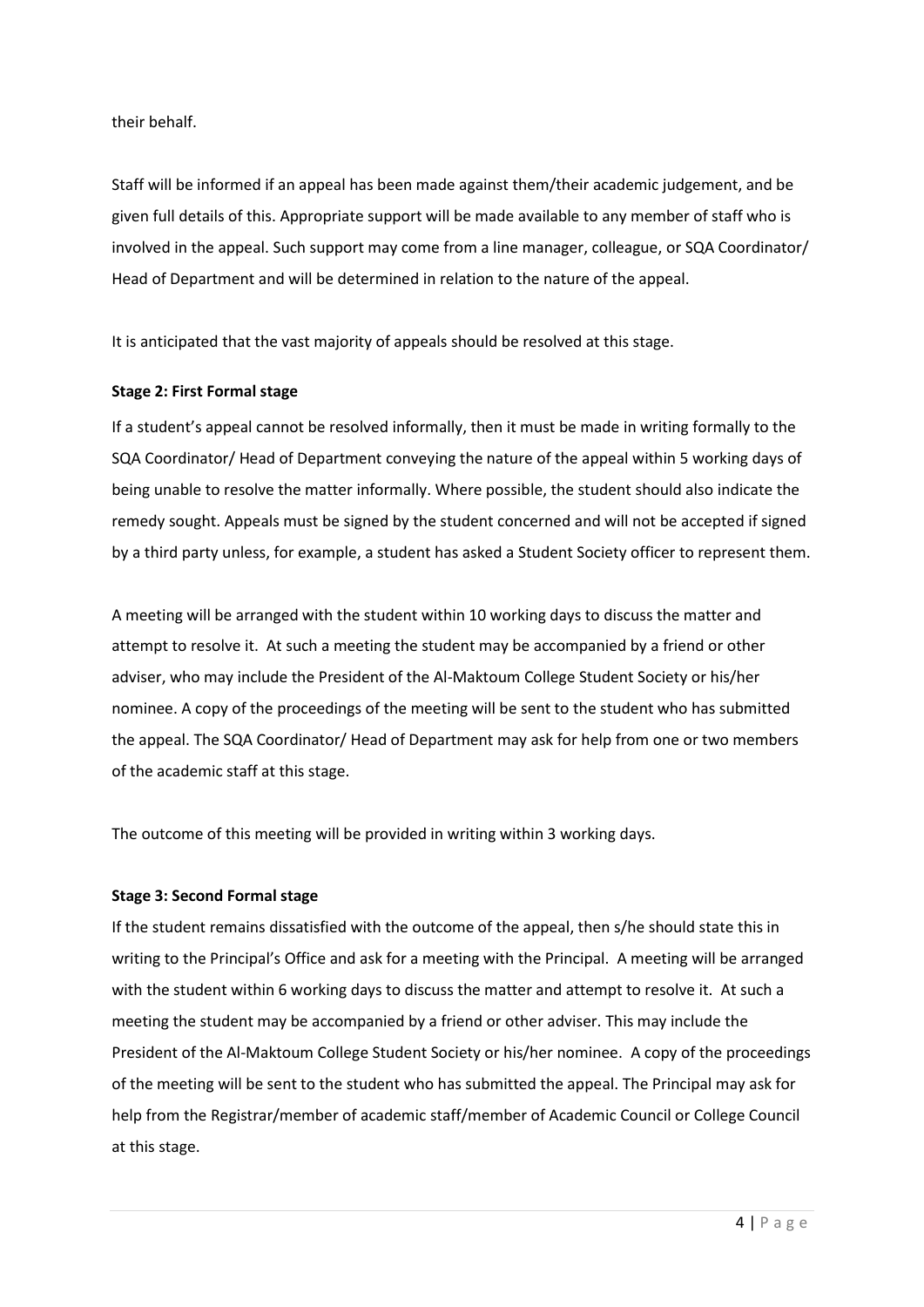The outcome of this meeting will be provided in writing within 3 working days.

This will normally be the final stage of the appeals procedure.

### **Appeals affecting a number of students**

Where the appeal is shared by several students then the matter should be raised collectively as a group and the procedures followed as outlined above. If a group of students are submitting a letter under one of the formal stages of the procedure, then the letter should be signed by all of the complainants. At any meeting which takes place to discuss the appeal, the group may select up to three of its members to represent it in the discussions.

Where the College receives a number of individual appeals from students which we feel would be better dealt with collectively, we may decide to consider those appeals on a collective basis and will inform the students accordingly. However, the College will normally deal with academic matters individually.

#### **Timescales and outcomes**

It is expected that any appeal should be submitted within 10 working days after receiving the assessment result(s). If there is any unreasonable delay in submitting an appeal, the College will seek to establish the grounds for such a delay, and act accordingly. We will acknowledge receipt of appeals and will normally arrange to meet with the student/s concerned within 10 working days of the date of receipt. Where this is not possible, for example where the College has to carry out further investigations or gather additional evidence, we will ensure that the student is kept aware of the current position and of when a meeting is likely to take place.

Students will be notified of the outcome of the appeal in writing at the end of each Formal Stage. After each Formal Stage, we normally aim to respond within 3 working days of having met the student/s.

#### **Storage and Processing of Appeals Information**

Applicants lodging an appeal can expect their cases to be dealt with confidentially and with due regard for their privacy. It may be disclosed to those members of the College who have a need to see it in order to investigate the appeal. This disclosure will be undertaken solely to advance the